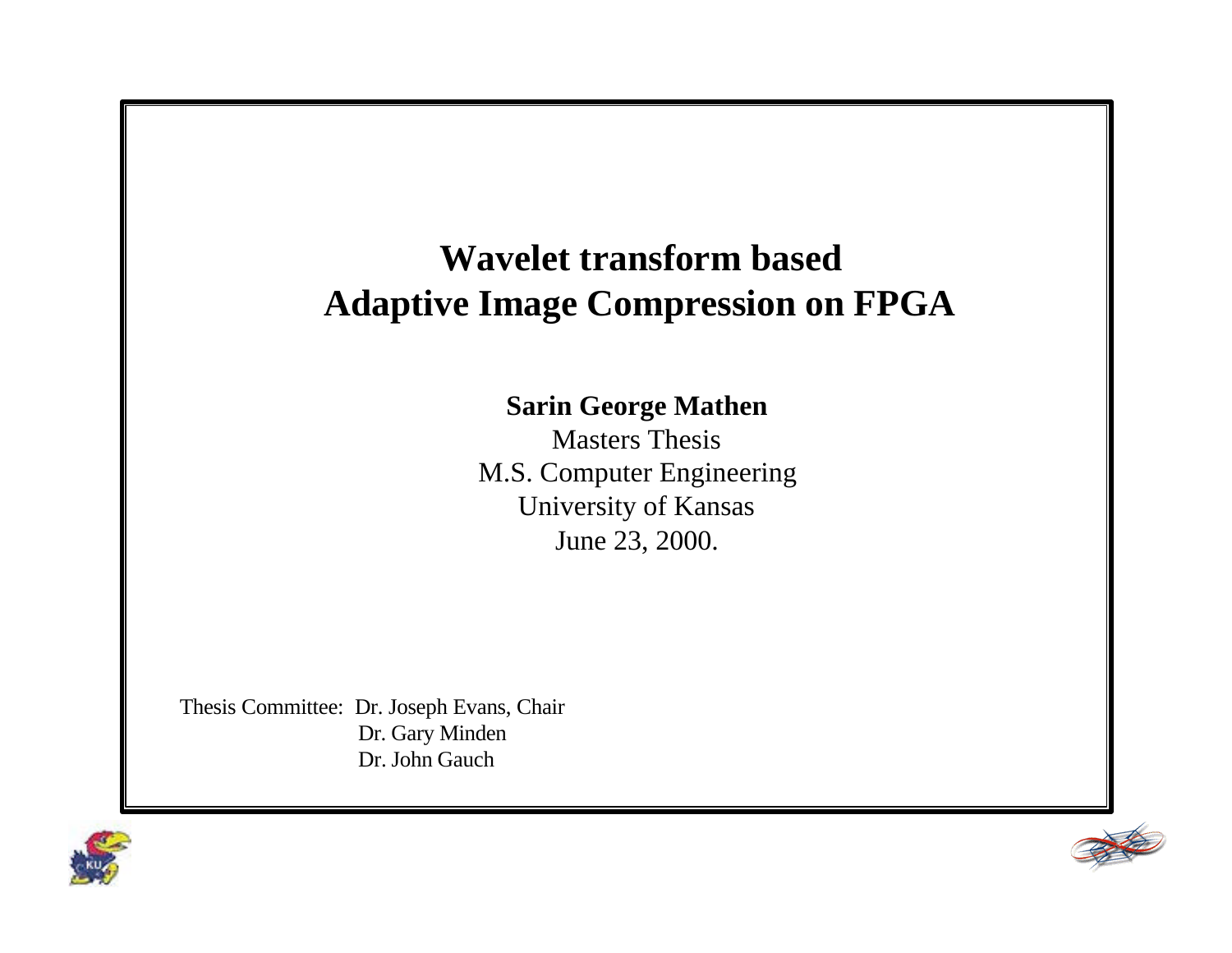# **Presentation Outline**

- Motivation
- Hardware Platform
- Wavelets, Wavelet transform
- Wavelet transform based image compression
- Design and implementation of the encoder
- Results
- Conclusions & Future Work



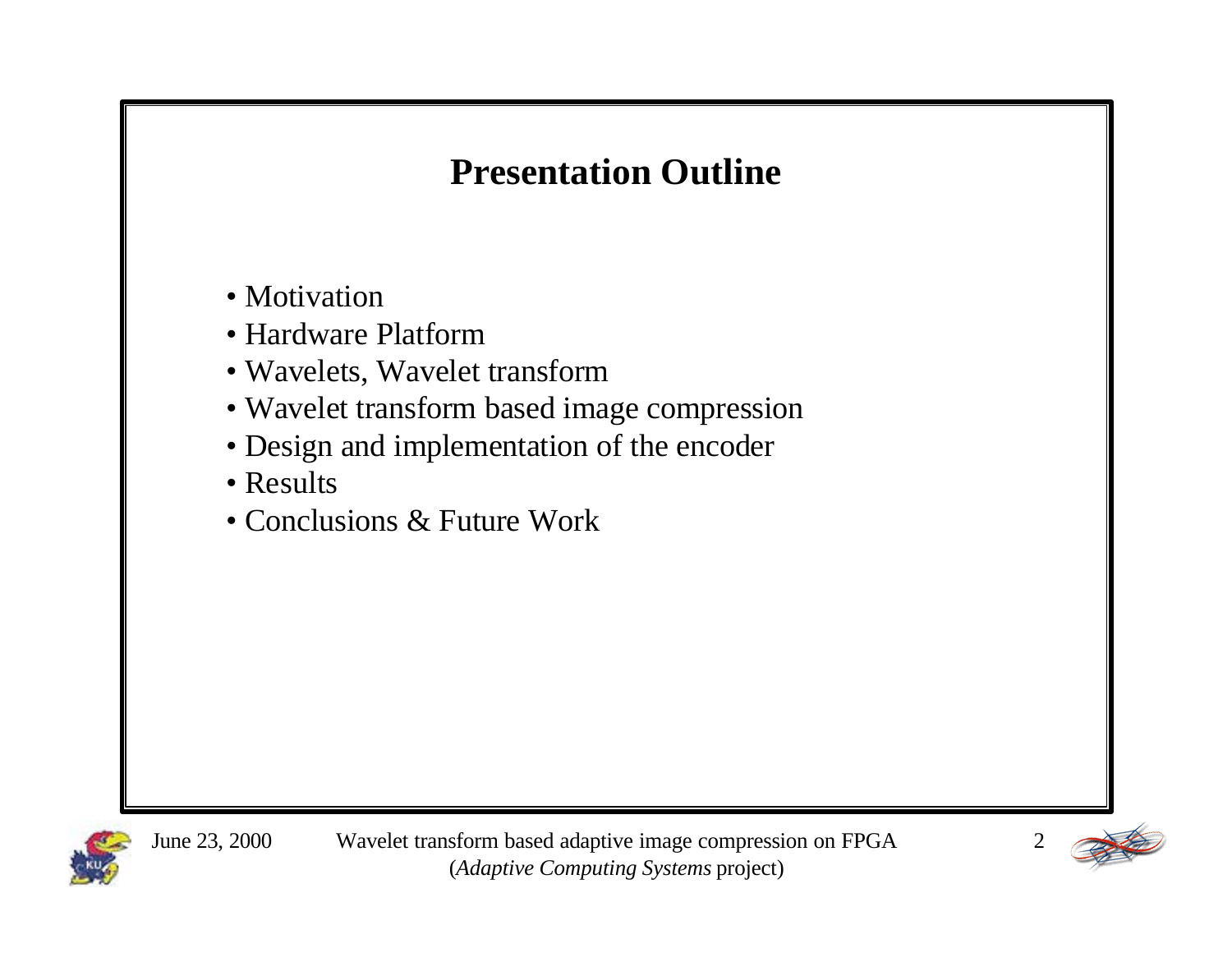# **Motivation**

### **Why adaptive image compression?**

- Application specific compression requirements For example, different compression requirements for a video conference, a streaming movie ...
- Changing bandwidth availability of the underlying network, in case of a real time transmission

For example, a congested network, peak usage time ...

### **Key requirements**

- Support different levels of compression
- Real time performance in both encoding and switching between codecs



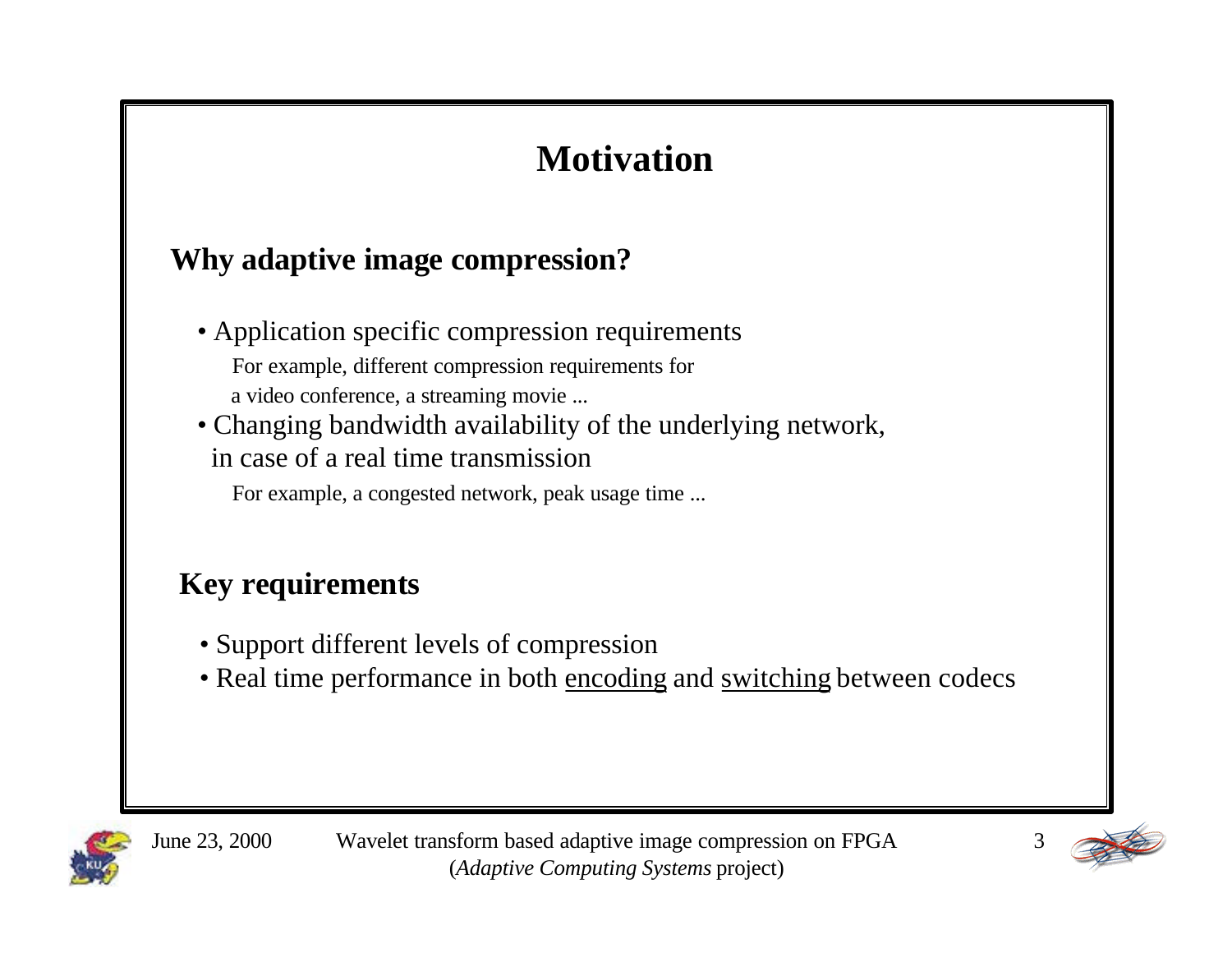# **Motivation**

### **Why reconfigurable hardware (FPGA) ?**

• For computationally expensive problems, Von-nueman model is not enough, need a hardware intensive solution/parallel implementation For example, a 30 tap FIR filter takes 30 cycles for advancing one unit of real time on a DSP microprocessor

### **FPGAs are ideal**

- Same piece of silicon re-used for different configurations/codecs
- Real time performance in encoding, about 10 frames/second
- Real time performance in switching between configurations, 108 *ms* to reconfigure a 4036 -36x36 CLBs ( time taken by *Wildforce* APIs, 290 *ms* to reconfigure a 4085 -56x56 CLBs actual device timing may be faster )



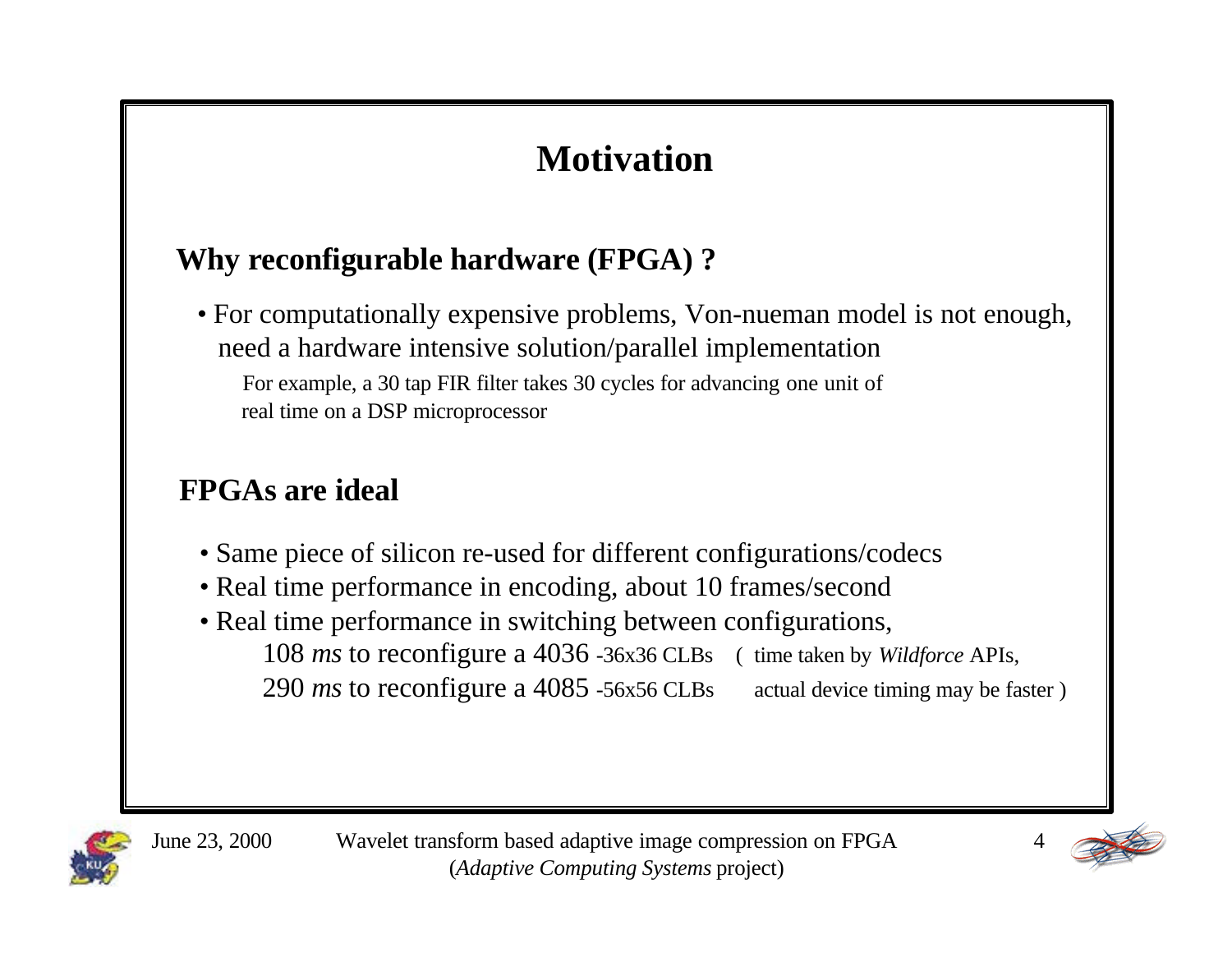# **Hardware platform**

### **Xilinx FPGAs:**

- Look up table based FPGAs, organized as a matrix of CLBs
- Programmable elements: LUTs +MUXes in CLBs, routing switches ...
- Challenges: getting a high clock rate

( routing resource run out fast, use about  $< 40\%$  of the CLBs, avoid many logic levels, use pipelined design, use plenty of flops)





June 23, 2000 Wavelet transform based adaptive image compression on FPGA (*Adaptive Computing Systems* project)

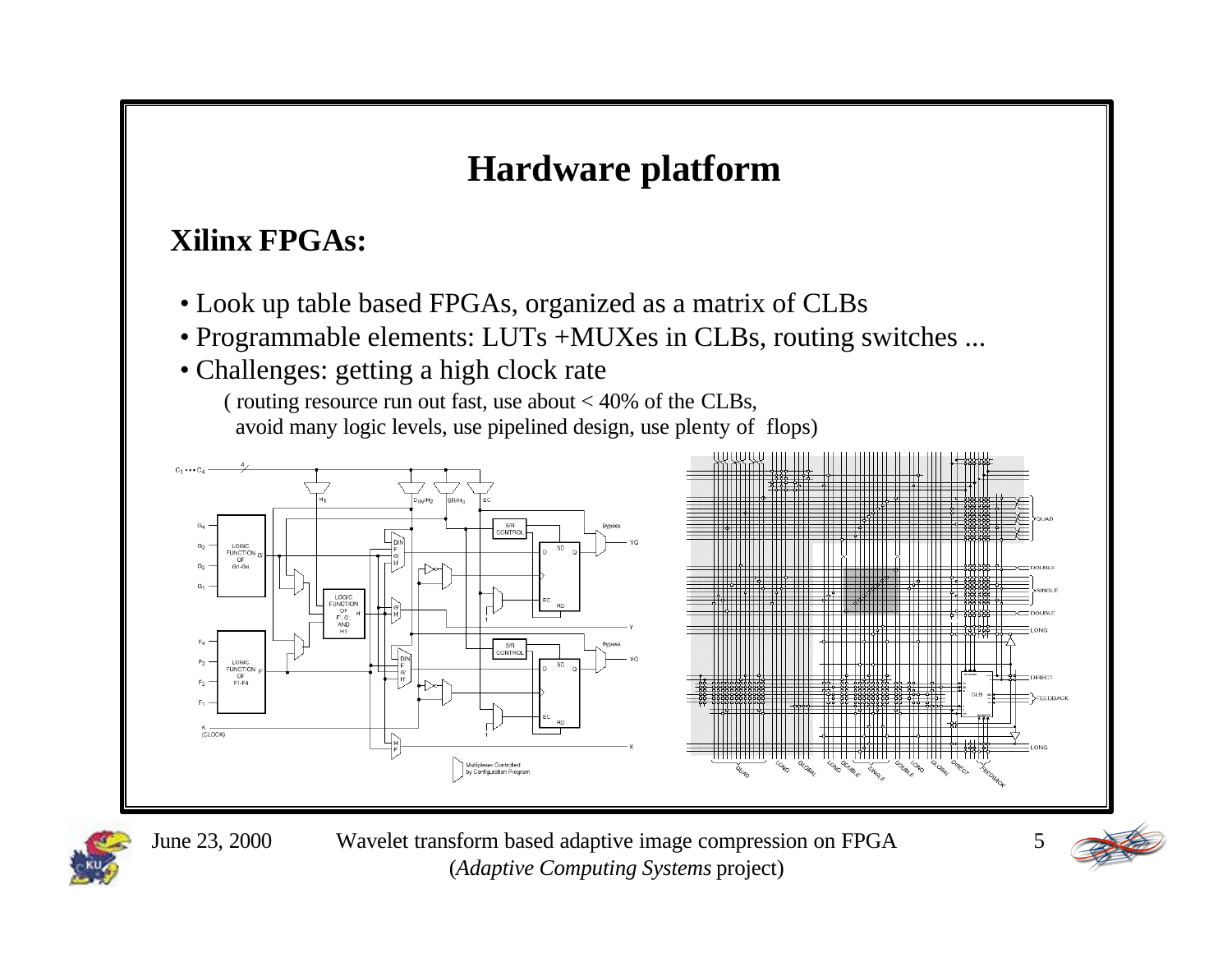# **Hardware platform**

### *Wildforce* **PCI plug-in board:**

- 5 Processing Elements (PEs) Xilinx 4085 FPGAs
- Embedded memory 1MB attached to each PE
- Other interconnects FIFO, Crossbar, SIMD ...
- Challenges: getting the best out of embedded memory ( read/write turn around latency, host/FPGA sequential access )





June 23, 2000 Wavelet transform based adaptive image compression on FPGA (*Adaptive Computing Systems* project)

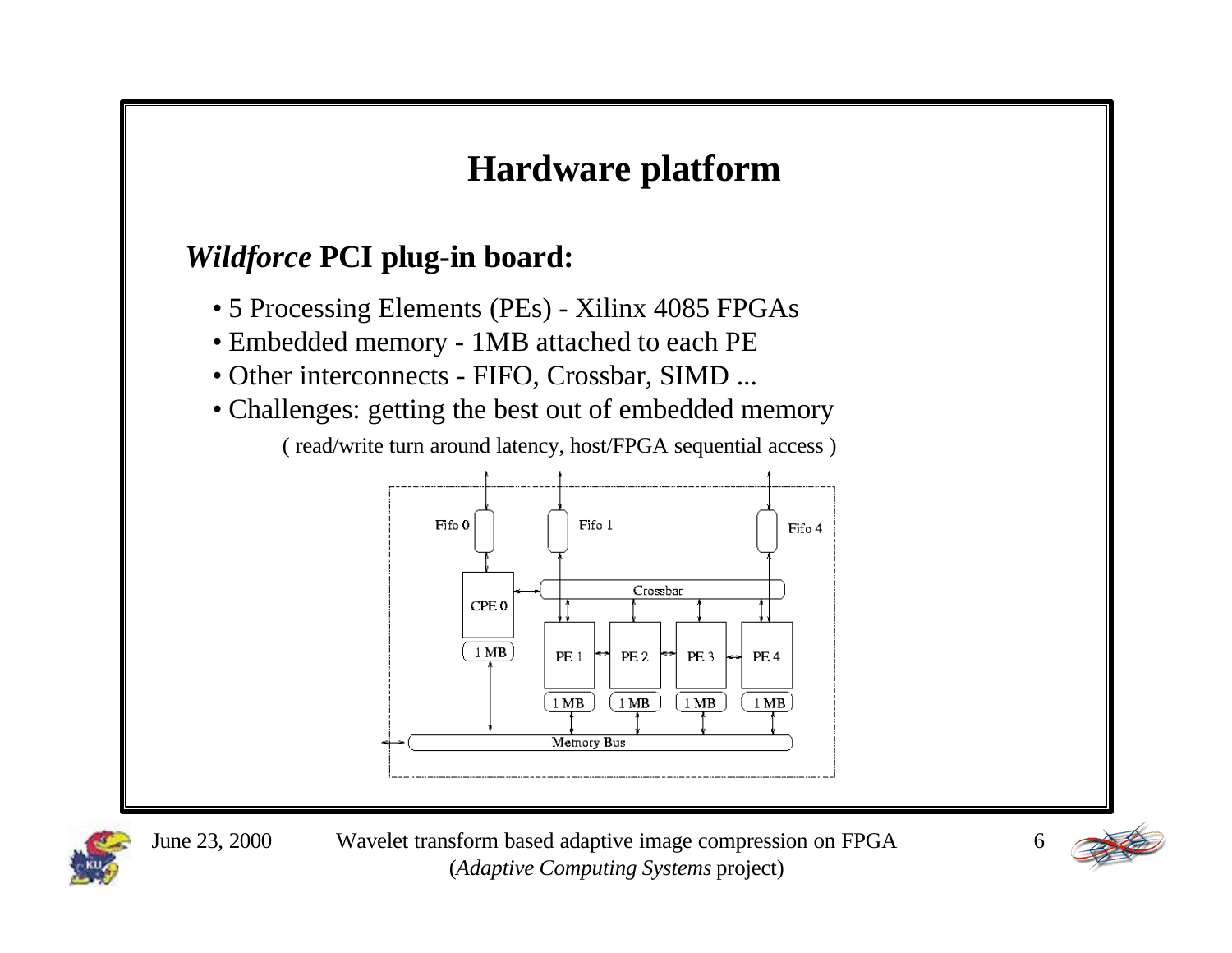

#### **What are wavelets?**

- Localized functions zero outside a finite interval
- Mean zero

#### **What is a wavelet basis?**

• Different basis vectors are formed by dilations and translation of the mother wavelet

# **What makes a basis desirable?** Haar Wavelet

- Compact support: *localized in space/time* zero outside a finite interval, suitable for an FIR implementation
- Vanishing Moments:

First *p* moments be zero *localized in frequency* 

• Smoothness:

Higher derivatives be zero

•Orthogonality/Bi-orthogonality - *perfect reconstruction*





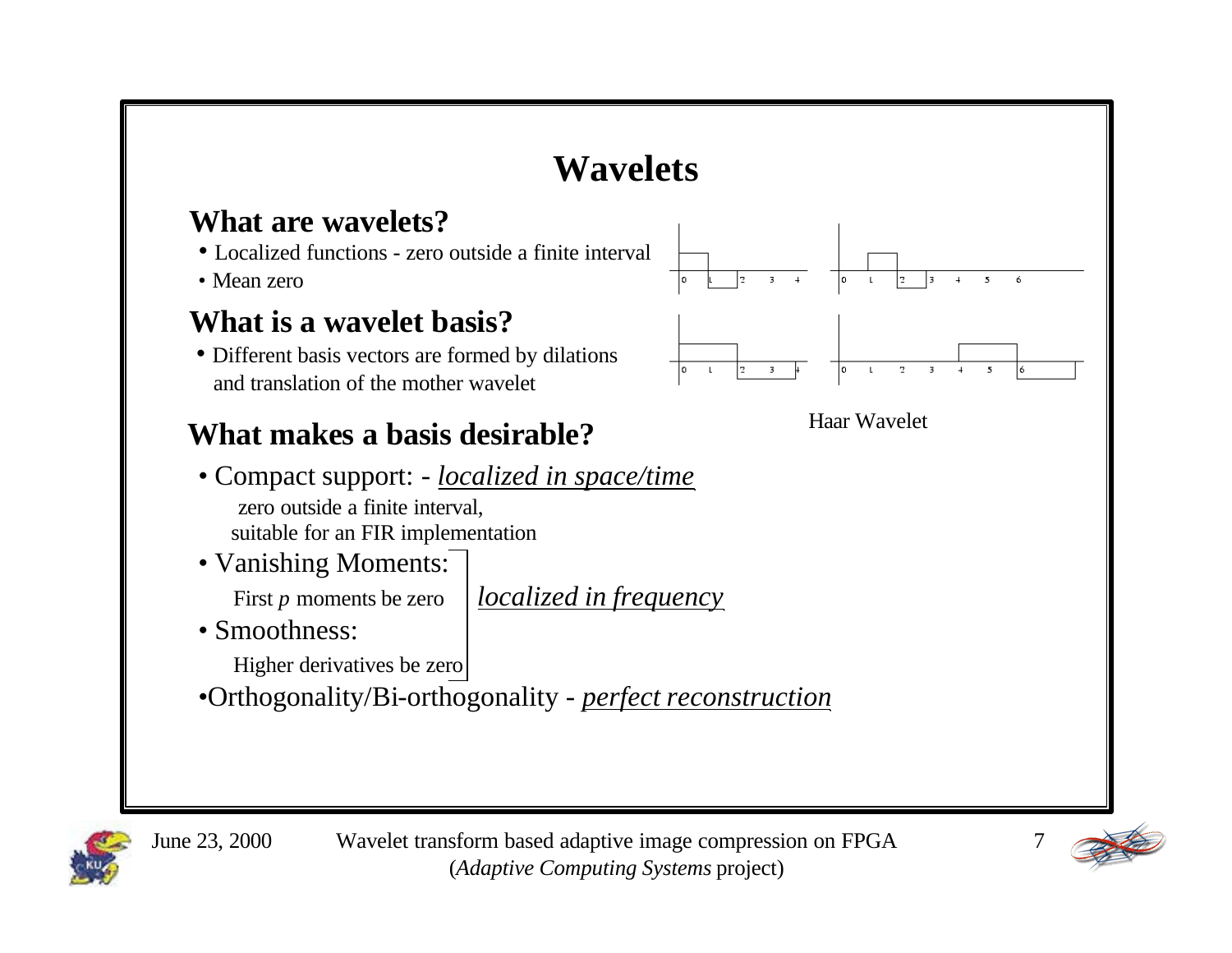



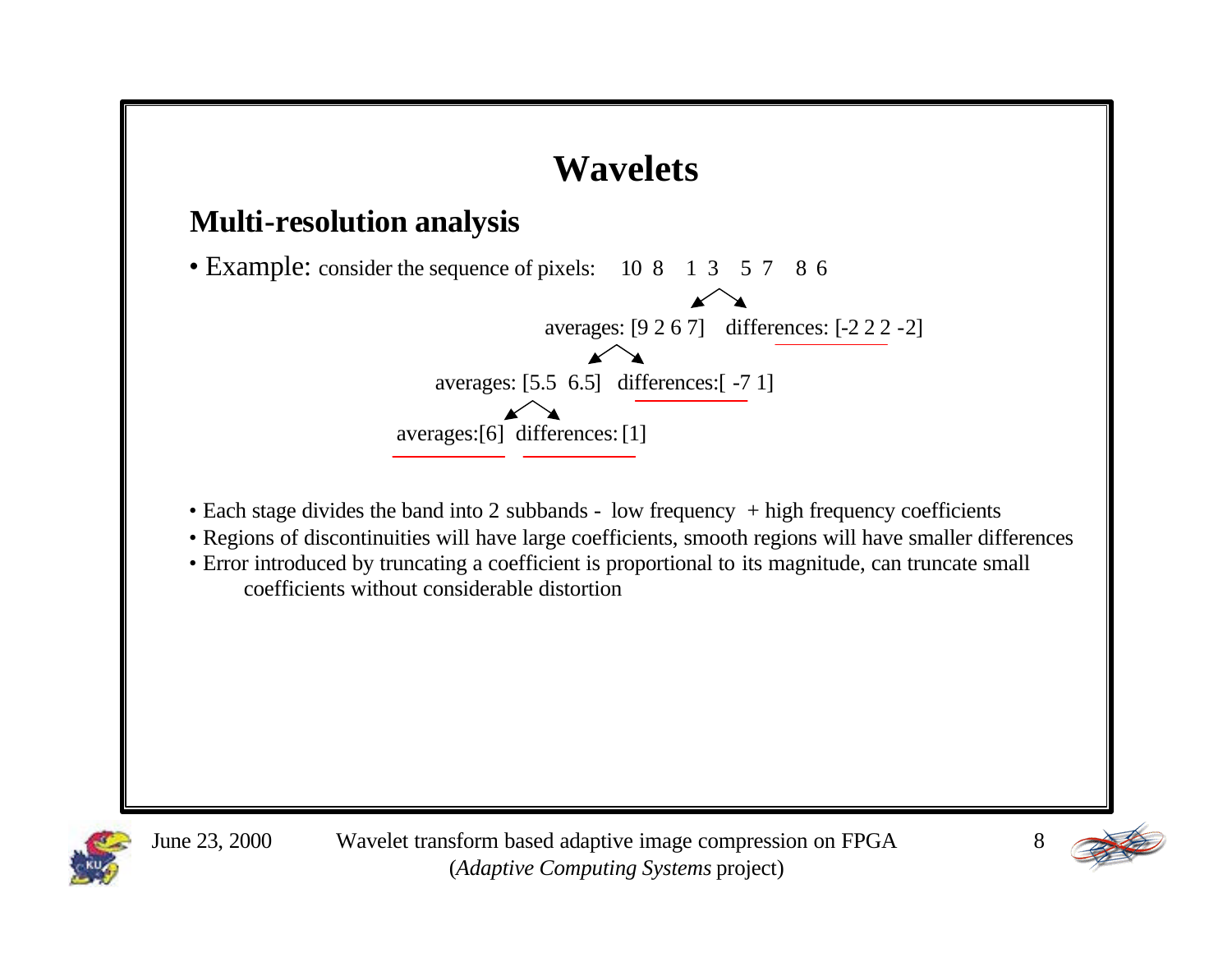

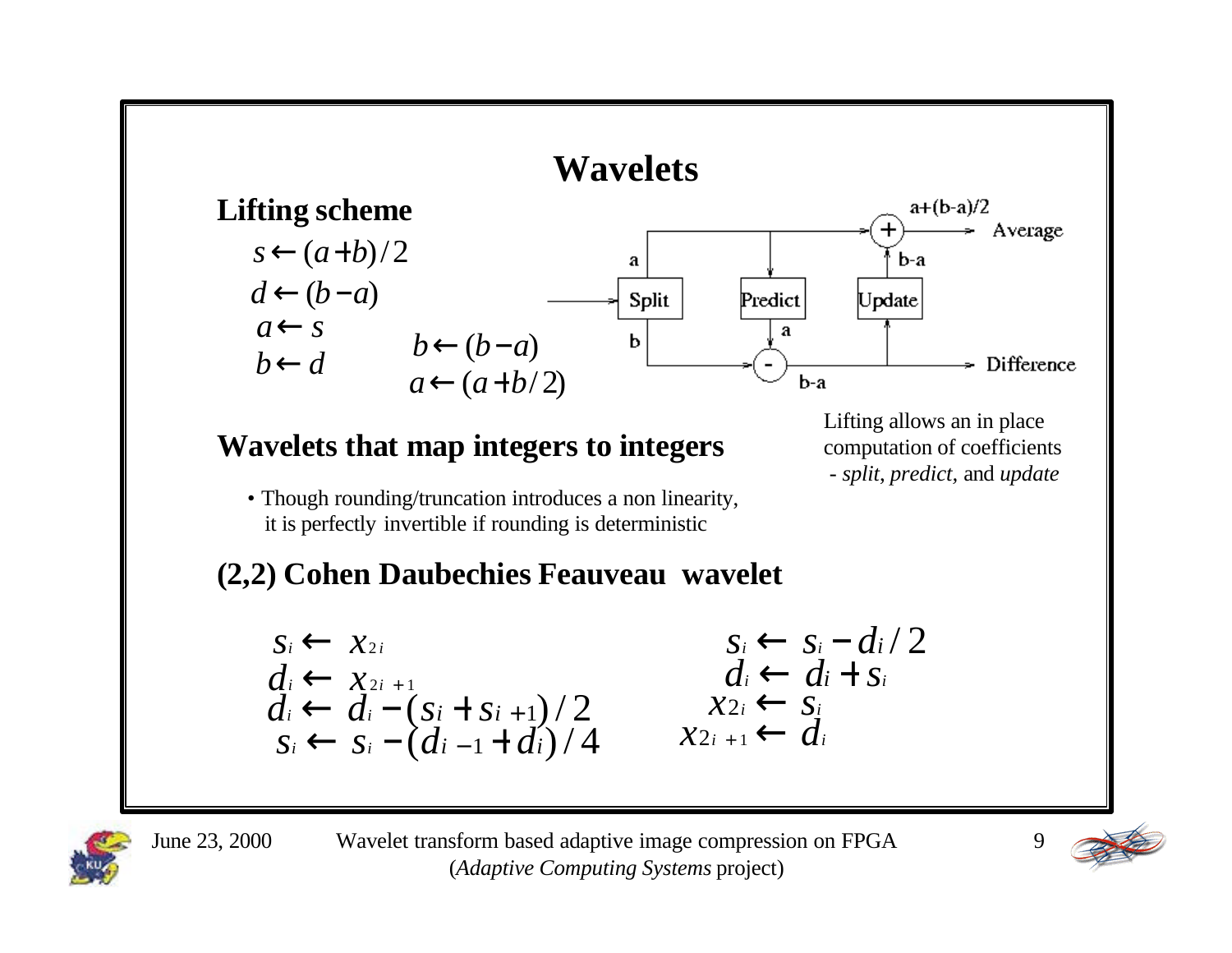# **Wavelets**

#### **Wavelet transform based image compression**

- DWT coefficients of input image multiple levels of wave-letting
- Coefficients are quantized coefficients in each subband is quantized separately
- Coefficients are zero thresholded, different subbands have different thresholds
- Longs spells of zero are run length encoded
- The coefficients are then entropy encoded

### **Achieving different compression ratios**

• Use different sets of zero thresholds



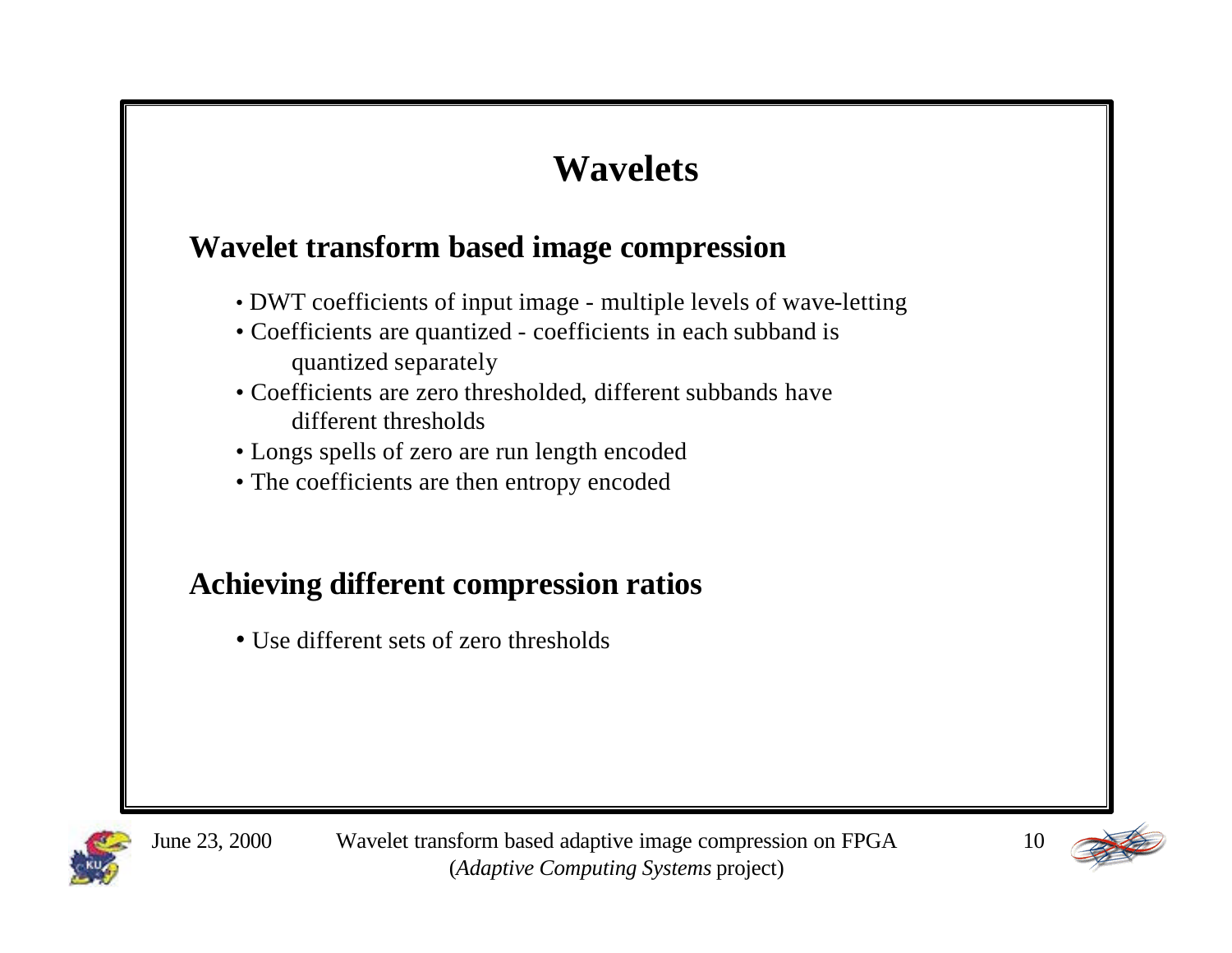### **Design Specs**

- Input image: 512x512 pixel, gray scale frame, 8 bits/pixel
- Support 3 different configurations of encoder with varying levels of compression

### **Design Partition - 2 stages**

- Stage 1: DWT coefficients over 3 stages of wave-letting
- Stage 2: Dynamic Quantization, Zero thresholding, RLE of zeroes and,
	- Entropy encoding of DWT coefficients
- 2 stages are implemented on 2 separate PEs





June 23, 2000 Wavelet transform based adaptive image compression on FPGA (*Adaptive Computing Systems* project)

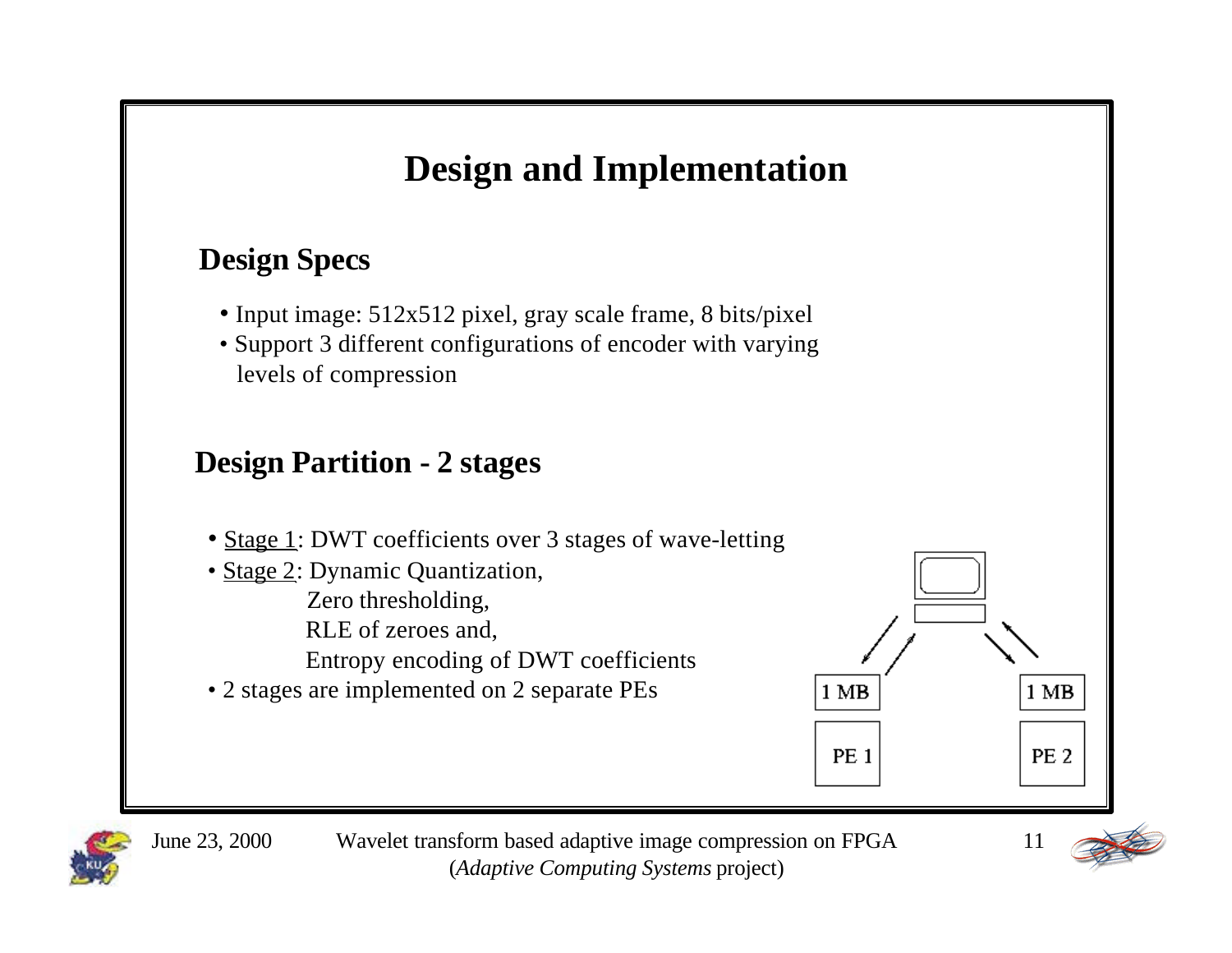### **Stage 1 - DWT coefficients**

- **Input:** 8 bit pixels, **Output:** DWT coefficients 16 bits
- 2 pixels/WORD, 512 Rows and 256 Columns, 0.5 MB
- From 512 pixels in a row, extract 256 low frequency coefficients  $+256$  high frequency coefficients
- Symmetric extension at the boundaries



• Only *f* coefficients are used in next stage, write back 2 consecutive *f*s to one WORD, next stage reads only alternate WORDs, we save on memory READs





• **Mallot ordering:** Write back 256 *f*s followed by 256 *g*s - needs extra temporary storage



June 23, 2000 Wavelet transform based adaptive image compression on FPGA (*Adaptive Computing Systems* project)

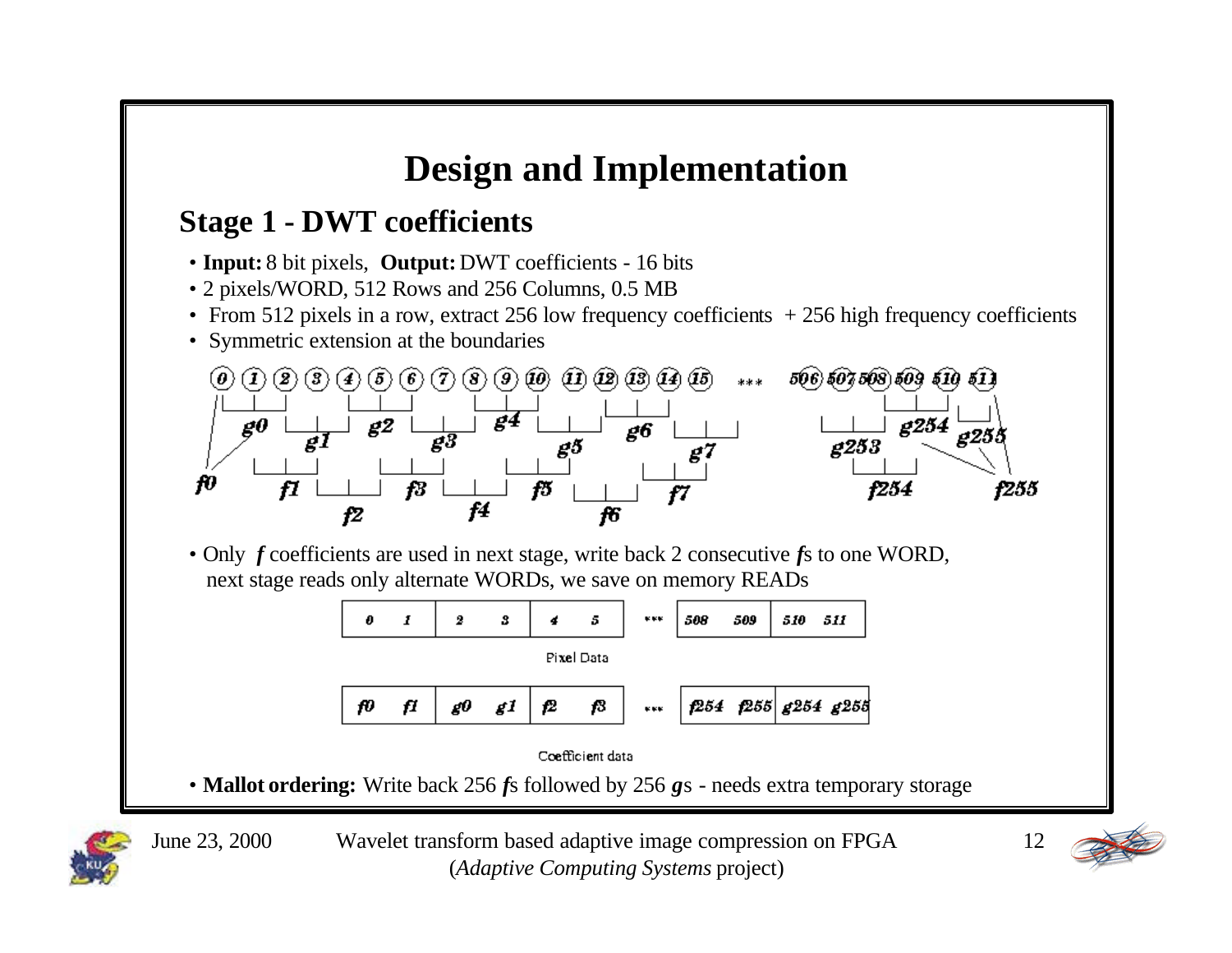### **Stage 1 - DWT coefficients**

- Extend same scheme of interleaved memory access along Y direction
- But now the 2 values obtained in a READ are not consecutive pixel values of a column rather they are one pixel each of two parallel columns Input Data Coefficient data

# 3 stages of Wave-letting

- Stage 1 On rows and columns of length 512
- Stage 2 On rows and columns of length 256
- Stage 3 On rows and columns of length 128







June 23, 2000 Wavelet transform based adaptive image compression on FPGA (*Adaptive Computing Systems* project)

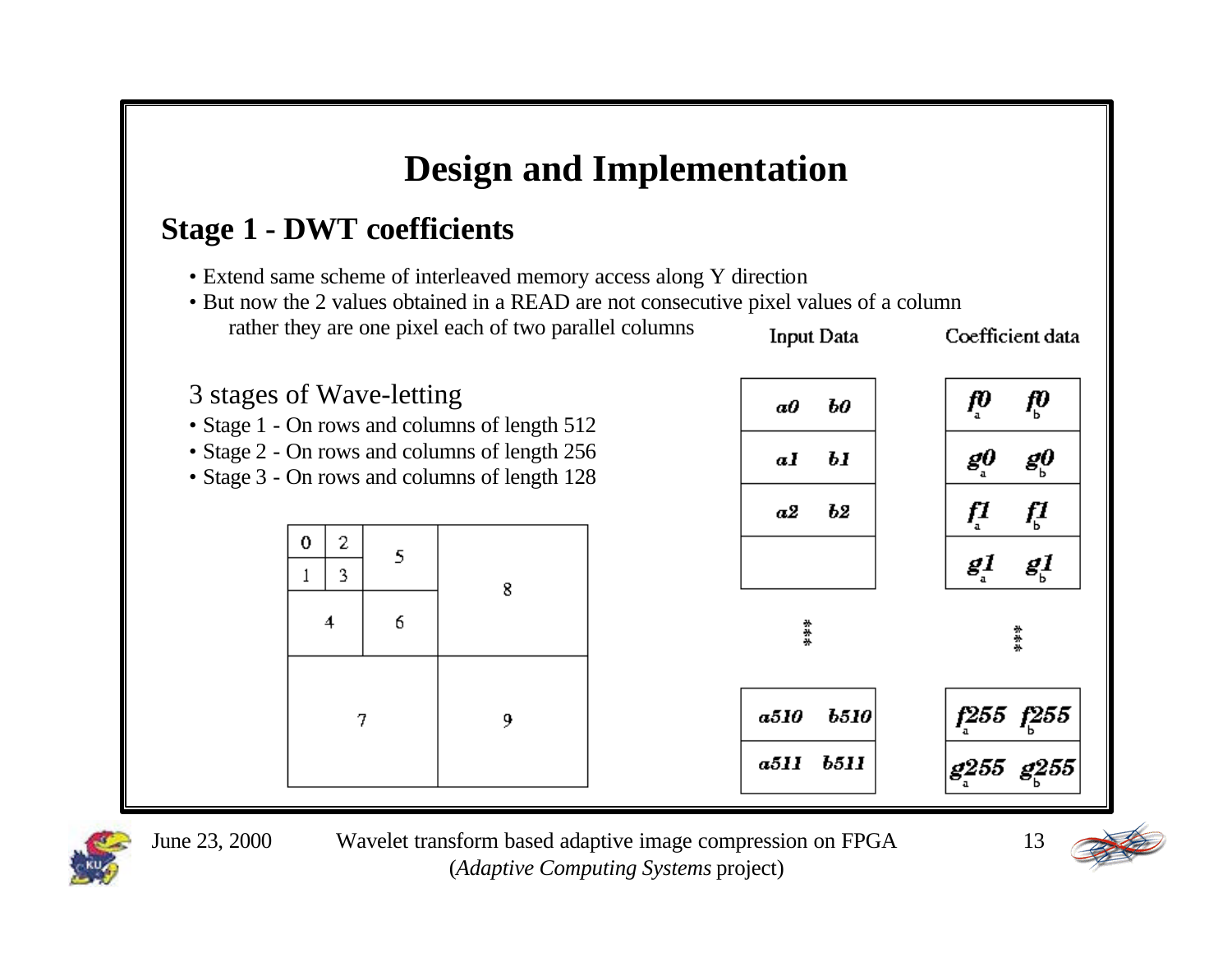



June 23, 2000 Wavelet transform based adaptive image compression on FPGA (*Adaptive Computing Systems* project)

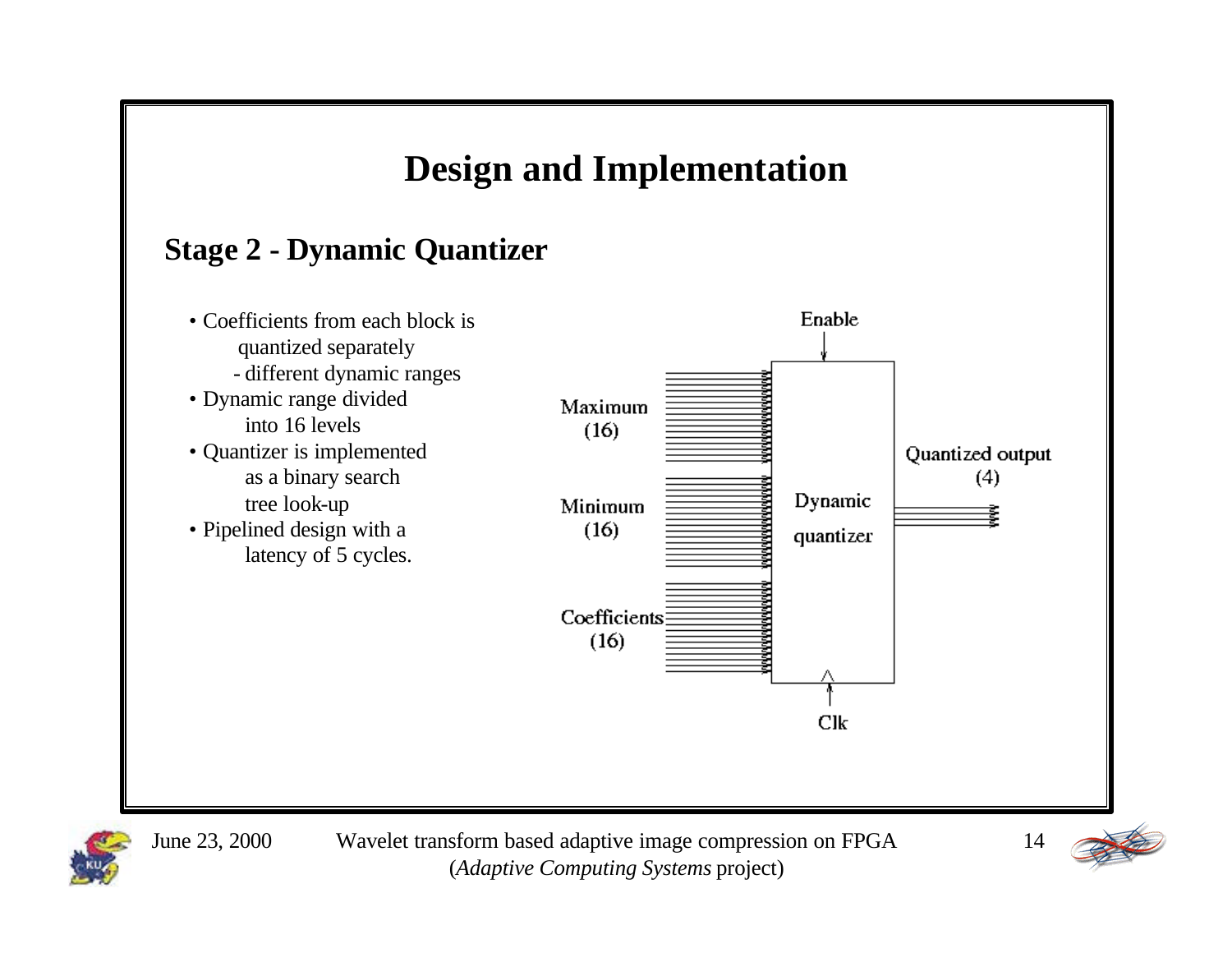### **Stage 2 - Zero thresholding and RLE for zeroes**

- Coefficients with magnitude lesser than the threshold are truncated to ZERO
- Separate thresholds are used for each subband
- After thresholding, many coefficients are truncated to zero, long runs of zeroes are replaced by their count
- Maximum countable run is 240 longer runs are broken up





June 23, 2000 Wavelet transform based adaptive image compression on FPGA (*Adaptive Computing Systems* project)

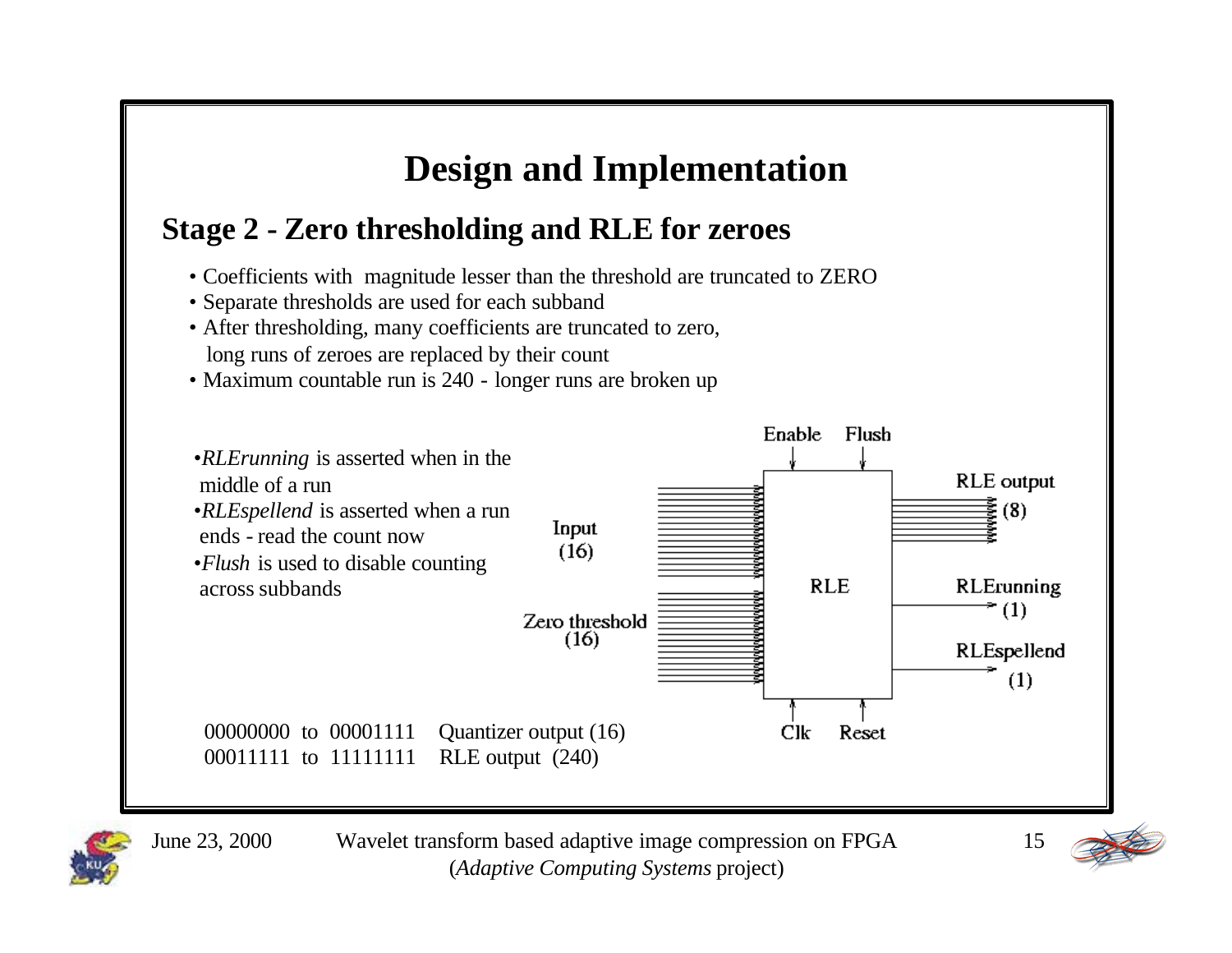

(*Adaptive Computing Systems* project)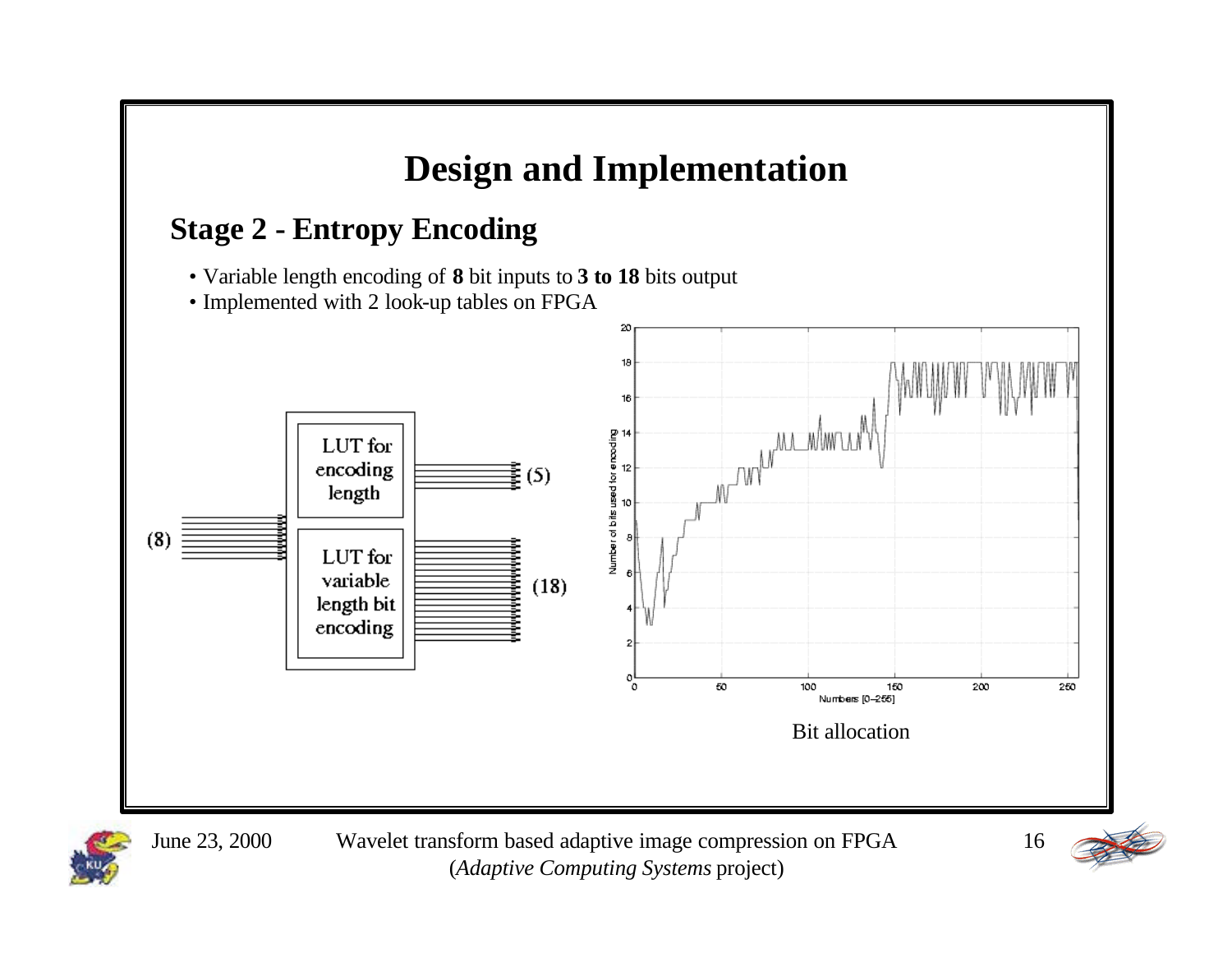



June 23, 2000 Wavelet transform based adaptive image compression on FPGA (*Adaptive Computing Systems* project)

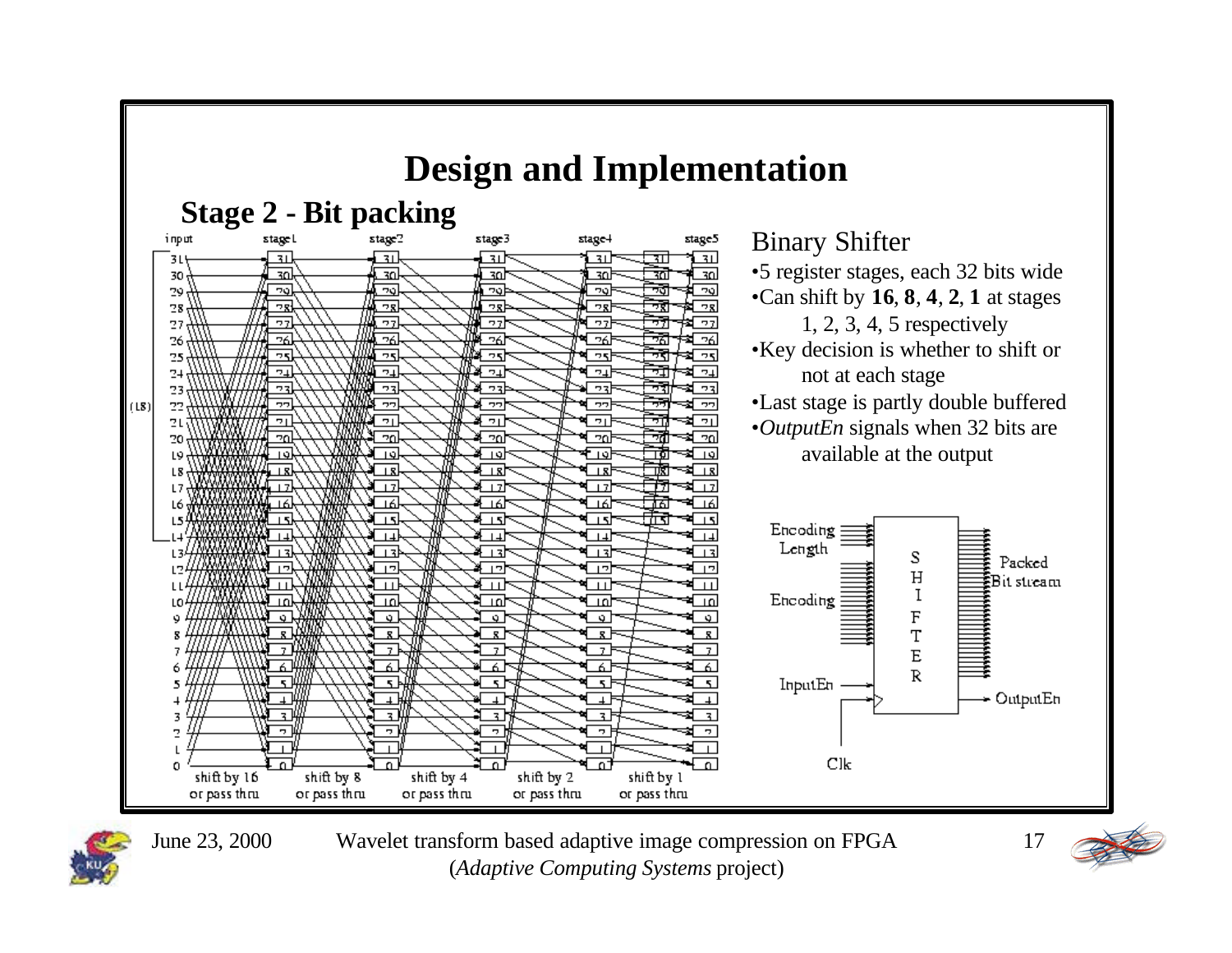



(*Adaptive Computing Systems* project)

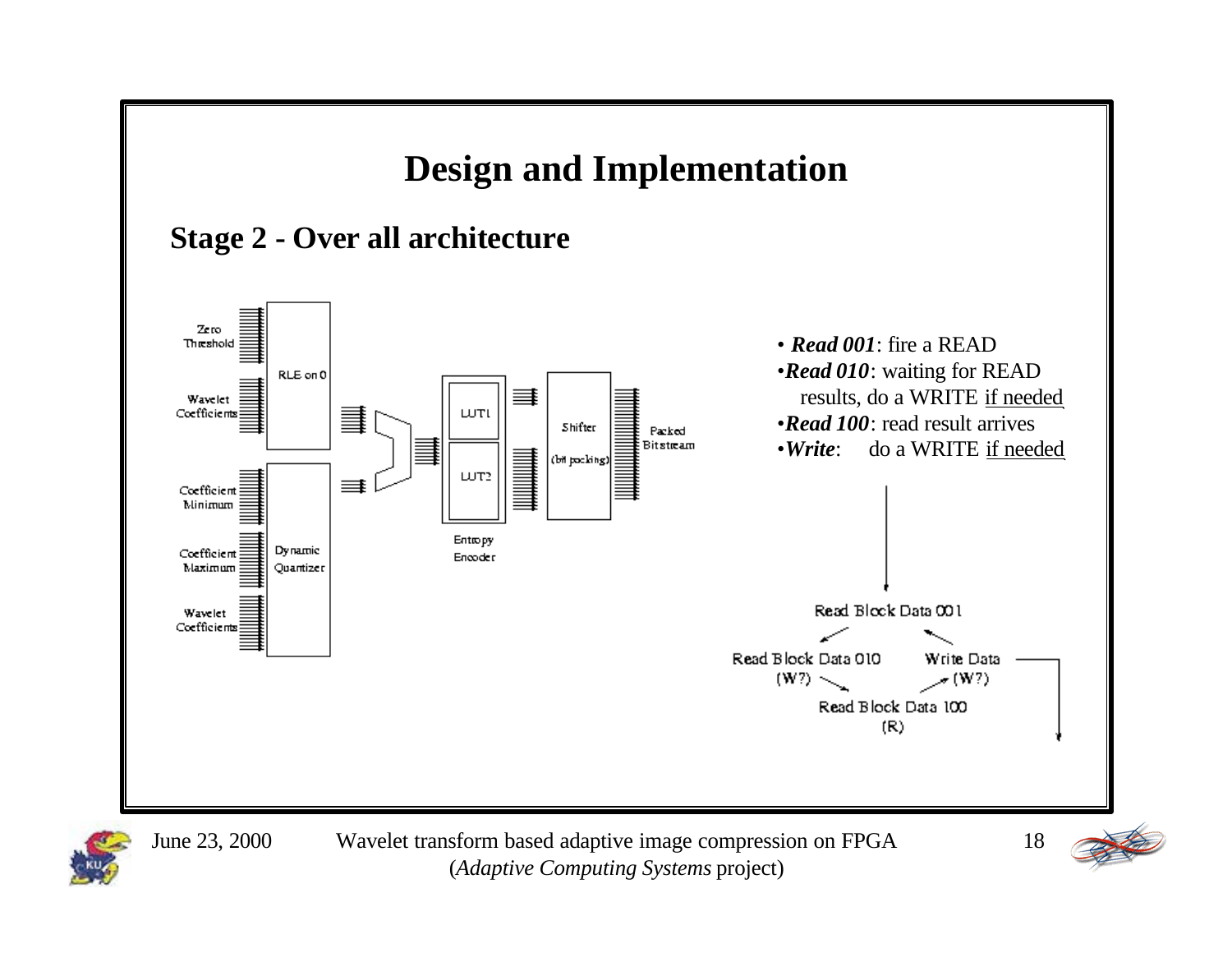#### **Throughput measurements**

| Memory write from host<br>$0.5$ MB | 4.017 ms  |
|------------------------------------|-----------|
| PE1 running time @ 24MHz           | 57.402 ms |
| Memory read from host<br>1.0 MB    | 8.401 ms  |
| Memory write from host<br>1.0 MB   | 7.948 ms  |
| PE2 running time @ 24MHz           | 5.510 ms  |
| Memory read from host<br>1.0 MB    | 8.394 ms  |

Various delays along a single thread of execution



June 23, 2000 Wavelet transform based adaptive image compression on FPGA (*Adaptive Computing Systems* project)

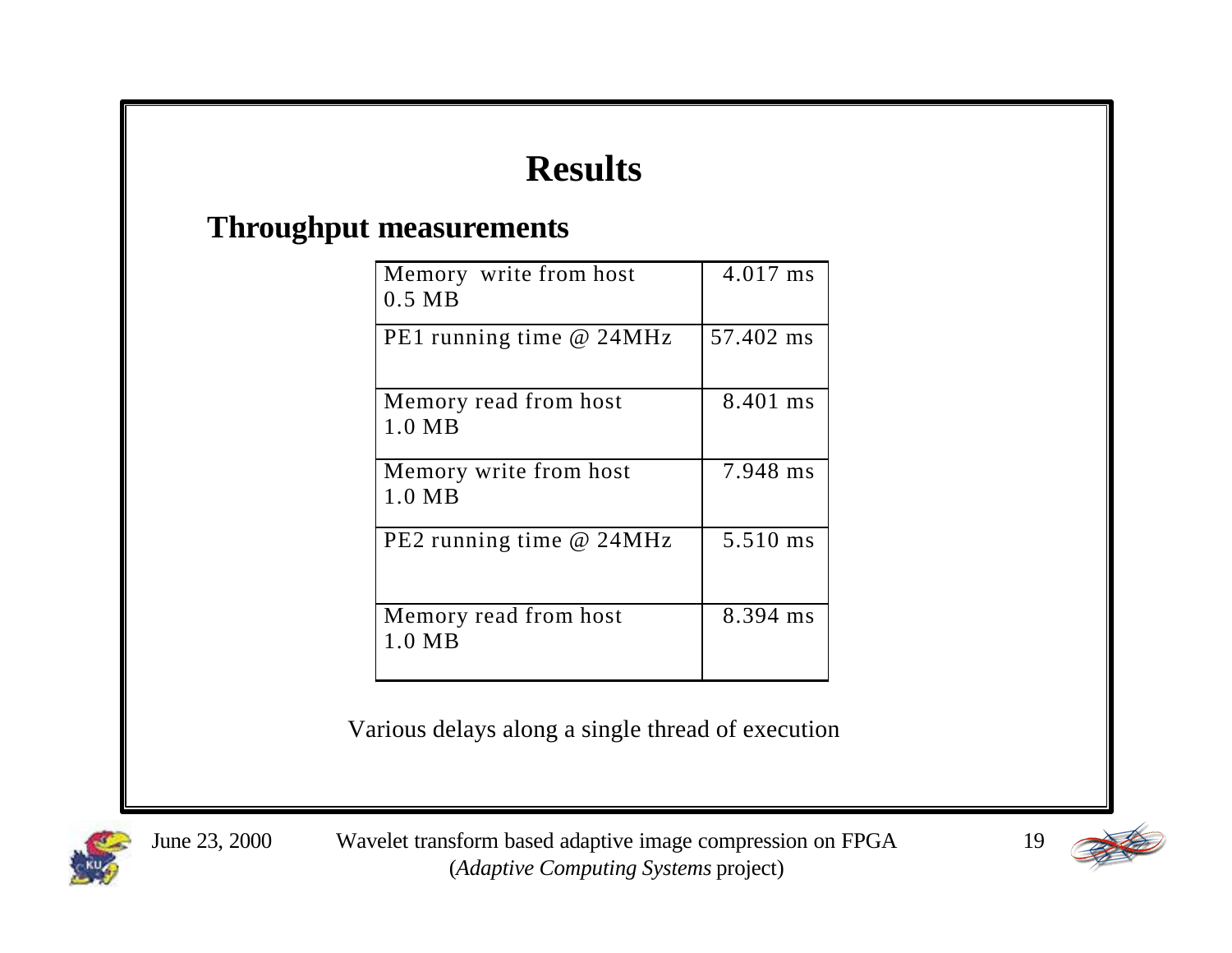

*Lena- Original Image*

### **PSNR and RMS computation**

$$
MSE = \frac{1}{512X512} \sum_{i=1}^{i=512} \sum_{j=1}^{j=512} [p(i, j) - p'(i, j)]2
$$
  
RMSE =  $\sqrt{MSE}$ 

*PSNR* = 20log <sup>10</sup>(255 / *RMSE*)



June 23, 2000 Wavelet transform based adaptive image compression on FPGA (*Adaptive Computing Systems* project)

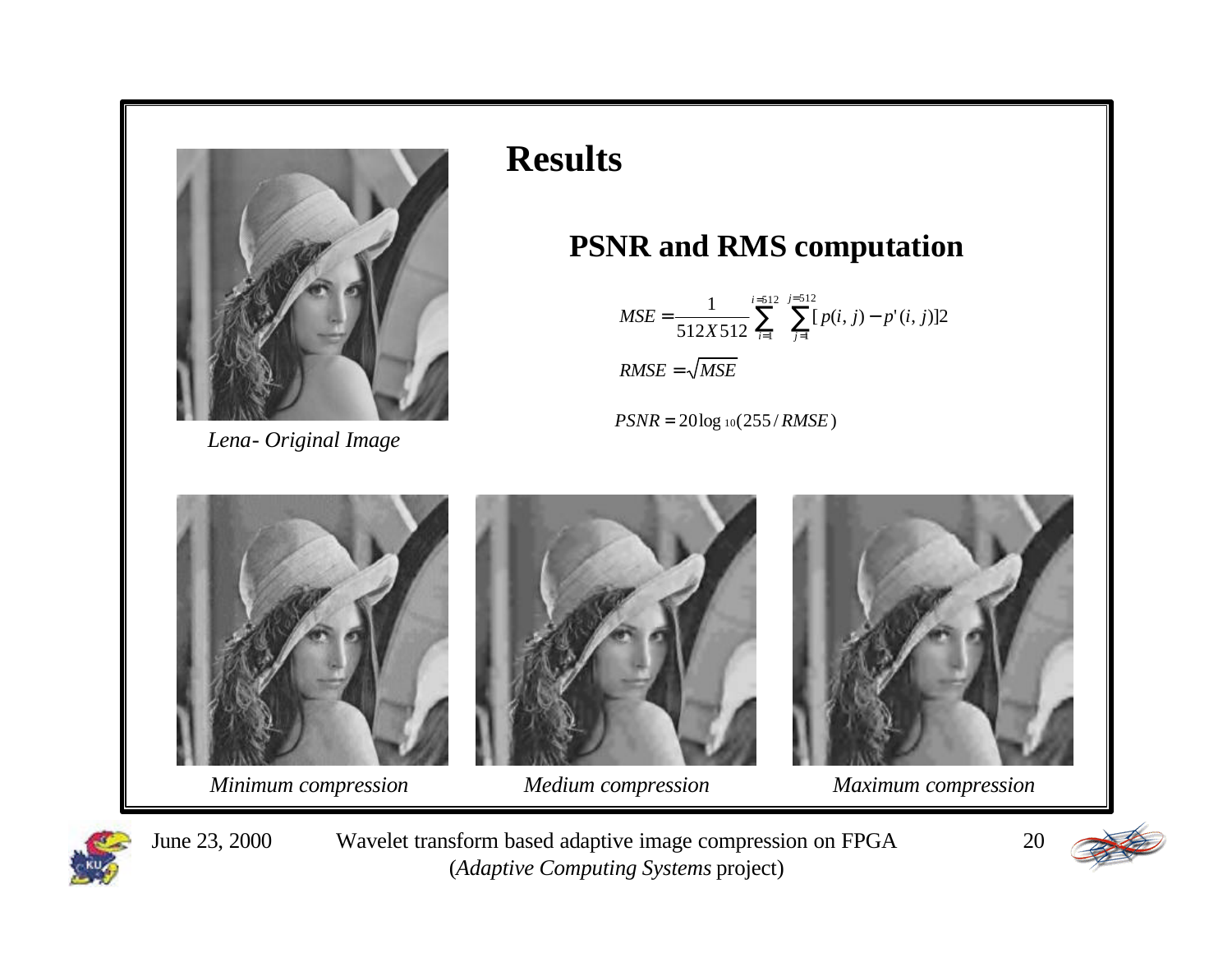

*Barbara- Original Image*

#### Test images used and reconstructed images



*Minimum compression Medium compression Maximum compression*







June 23, 2000 Wavelet transform based adaptive image compression on FPGA (*Adaptive Computing Systems* project)

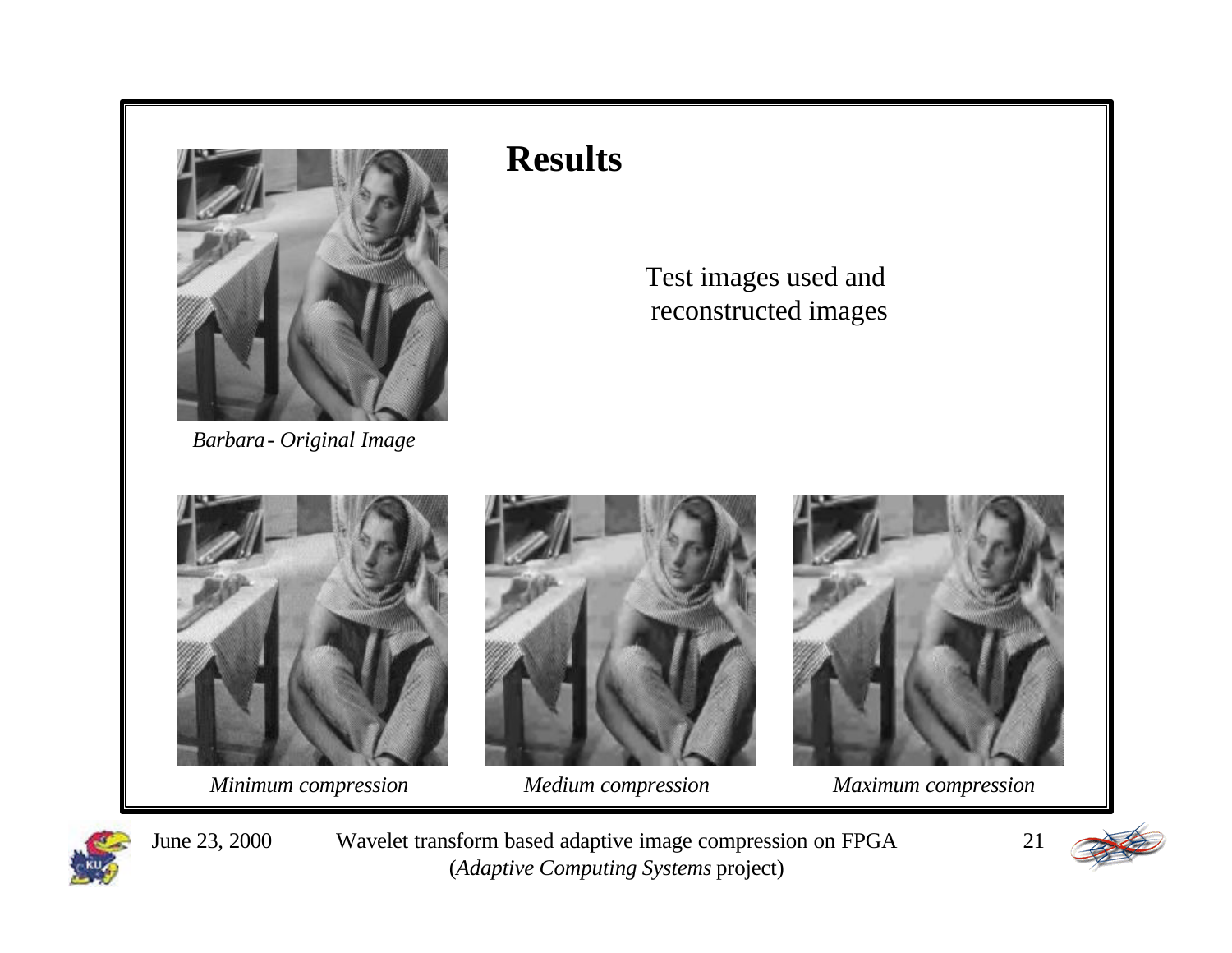

*Goldhill- Original Image*

#### Test images used and reconstructed images



*Minimum compression Medium compression Maximum compression*



June 23, 2000 Wavelet transform based adaptive image compression on FPGA (*Adaptive Computing Systems* project)

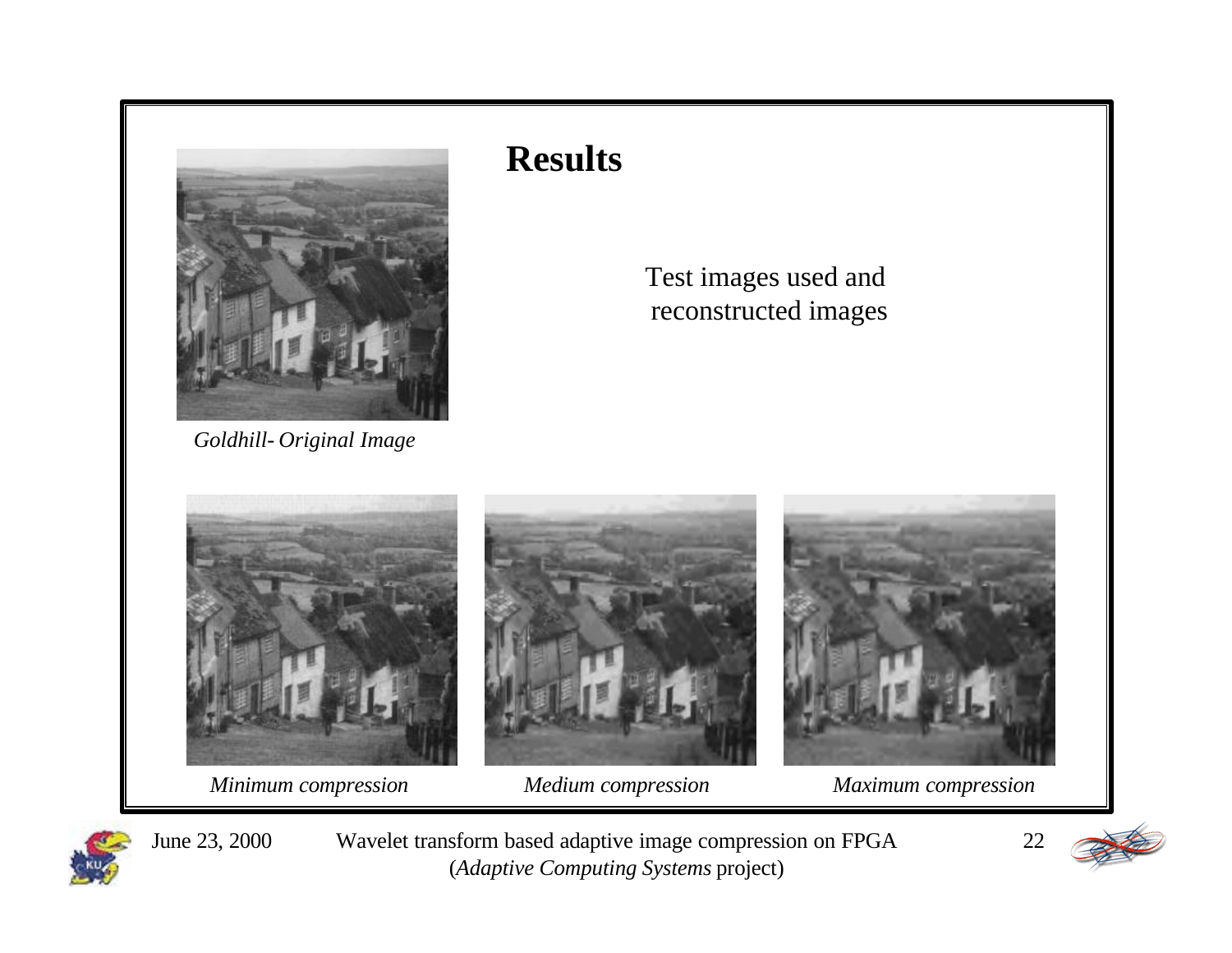### **Compression ratio, bpp, RMS, and PSNR**

|                                     | <b>LENA</b>   |       |                    |                    | <b>BARBARA</b> |       |                    |                    | <b>GOLDHILL</b> |            |                    |                    |
|-------------------------------------|---------------|-------|--------------------|--------------------|----------------|-------|--------------------|--------------------|-----------------|------------|--------------------|--------------------|
| Configuration                       | Comp<br>ratio | bpp   | <b>PSNR</b><br>dB) | <b>RMS</b>         | Comp<br>ratio  | bpp   | <b>PSNR</b><br>dB) | <b>RMS</b>         | Comp<br>ratio   | <b>Bpp</b> | <b>PSNR</b><br>dB) | <b>RMS</b>         |
| Config. 1<br>Minimum<br>compression | 9.11          | 0.878 | 30.783<br>(31.102) | 7.368<br>(7.102)   | 8.82           | 0.906 | 24.891<br>(25.024) | 14.520<br>(14.299) | 8.7             | 0.916      | 29.733<br>(30.045) | 8.314<br>(8.021)   |
| Config. 2<br>Medium<br>compression  | 47.18         | 0.169 | 29.630<br>(30.015) | 8.414<br>(8.049)   | 32.01          | 0.249 | 24.412<br>(24.589) | 15.343<br>(15.033) | 43.18           | 0.185      | 28.001<br>(28.014) | 10.150<br>(10.134) |
| Config 3<br>Maximum<br>compression  | 69.58         | 0.114 | 28.040<br>(28.120) | 10.104<br>(10.012) | 53.33          | 0.149 | 23.525<br>(23.556) | 16.992<br>(16.932) | 72.09           | 0.110      | 26.355<br>(26.446) | 12.267<br>(12.140) |



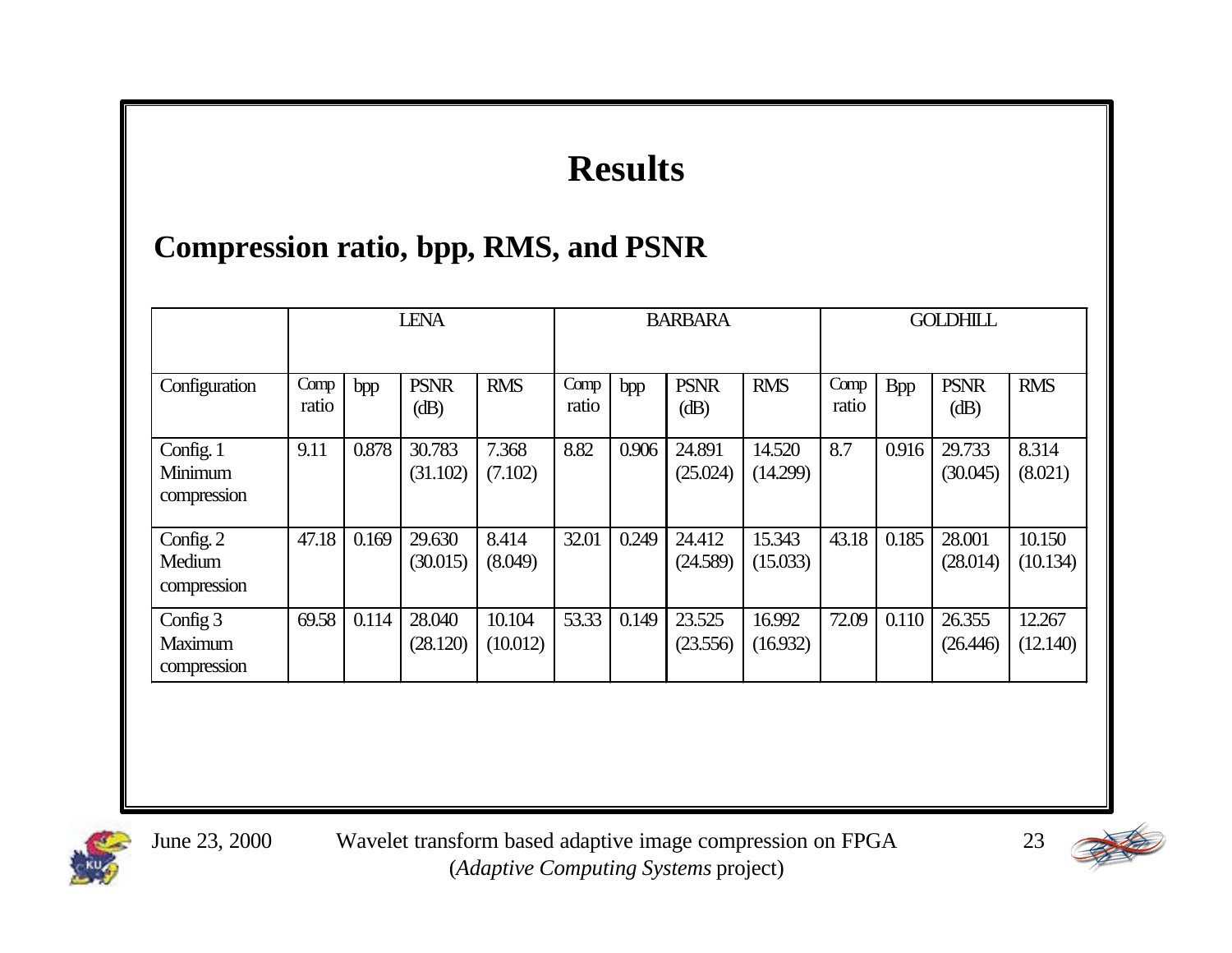### **Implementation Costs - Device Utilization**

| <b>Block</b>       | <b>LUTS</b><br>$\left( 4\right)$ | <b>LUTS</b><br>(3) | <b>CLB</b><br>flops | Total<br><b>CLBs</b> | $\rm{IO}$<br><b>Bufs</b> | $\rm{IO}$<br>flops | Gate<br>count | Timing<br>(MHz) |
|--------------------|----------------------------------|--------------------|---------------------|----------------------|--------------------------|--------------------|---------------|-----------------|
| Stage 1            | 547                              | 109                | 406                 | 399<br>(12%)         | 75                       | 88                 | 8244          | 26.553          |
| Stage 2<br>Conf. 1 | 1248                             | 356                | 924                 | 890<br>(28%)         | 77                       | 88                 | 17058         | 36.381          |
| Stage 2<br>Conf. 2 | 1297                             | 367                | 975                 | 948<br>(30%)         | 77                       | 88                 | 17937         | 31.254          |
| Stage 3<br>Conf. 3 | 1297                             | 373                | 965                 | 925<br>(29%)         | 77                       | 88                 | 17830         | 34.632          |